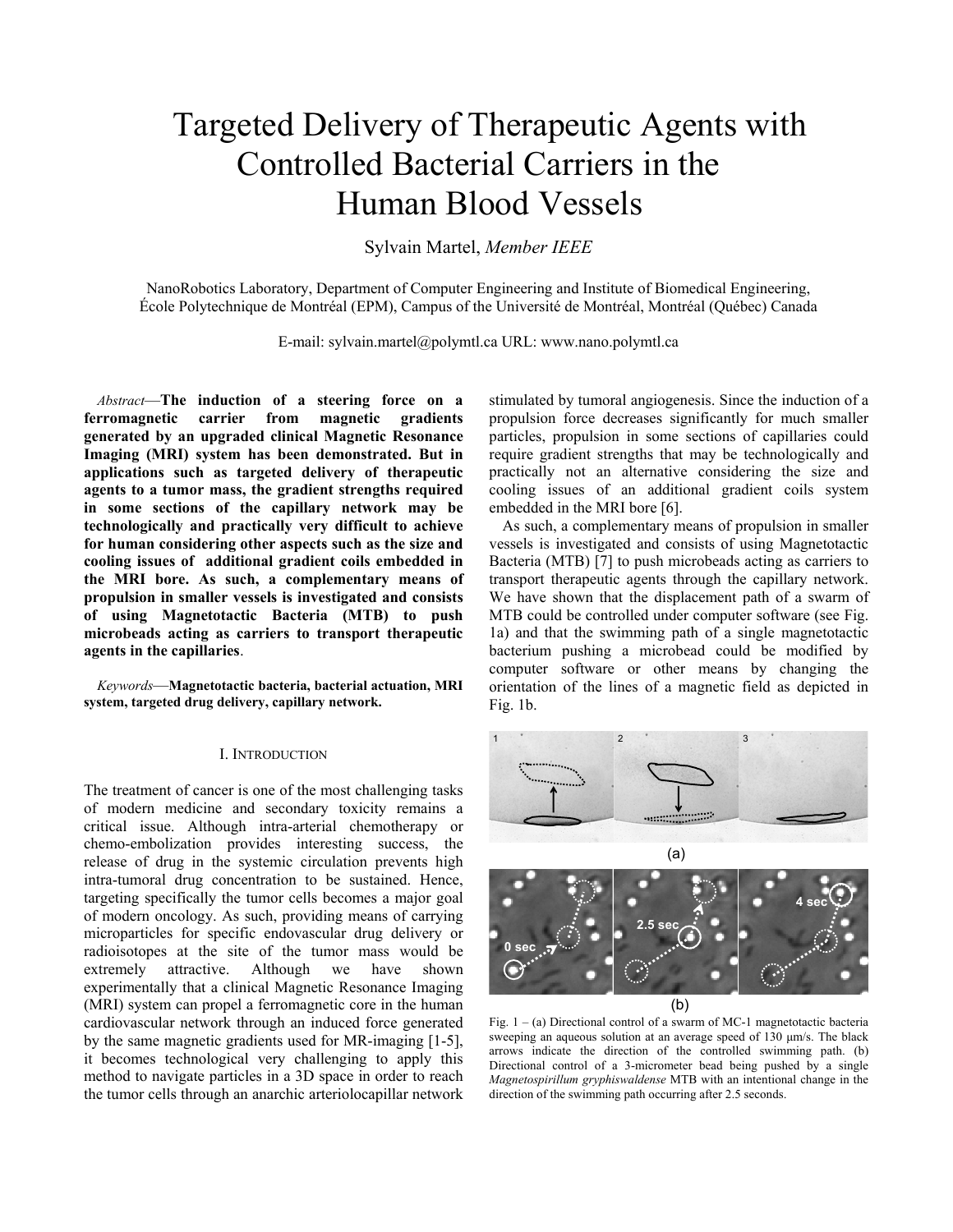We also demonstrated through preliminary experimental results that magnetotactic bacteria of type MC-1 could swim efficiently in human blood for a few minutes and that a swarm of these bacteria pushing ferromagnetic microbeads could potentially be detected by MR-imaging. Although the high DC magnetic field of clinical MRI systems complicates the directional control of such bacteria compared to a platform where an X-ray system could be upgraded with peripheral permanent or electromagnets, the use of an MRI system has many advantages in term of imaging modalities and the lack of radiation.

# II. MAXIMUM MAGNETIC GRADIENT STRENGTH

Navigation in much smaller diameter blood vessels differs compared to larger blood vessels. The blood velocity in smaller diameter blood vessels decreases from more than 1 m/s in the aorta to less than 1 mm/s in the capillaries with an increase of the shear rates. The Reynolds number also decreases significantly from up to 10,000 in the aorta down to 0.001 in the capillaries and the microdevice will also experience an increase of the drag coefficient. In the smallest vessels such as capillaries, the blood becomes inhomogeneous and as such, it will operate in the presence of the Fahraeus-Lindqvist effect which tends to reduce blood viscosity. It is obvious that a clinical MRI system cannot provide sufficient gradient amplitudes to propel a ferromagnetic core in capillaries and as such, upgrading the MRI system with of special gradient coils is essential.

 This particular application would yield the following estimate of maximum gradient strength for a "body-size" shielded gradient coil of outer diameter 65 cm (upper limit to fit in the MRI bore), inner diameter 50 cm (to accommodate human torso), linear region length (in the Z axe) of 35 cm (typical field-of-view (FOV)), inductance of 8.4 mH: gradient efficiency of 0.75 mT/m/A. The Siemens Sonata MRI gradient drivers (presently used by our group and corresponding to standard clinical MRI system specifications) are capable of 500A output, although to be on the conservative side, that due to the unusually high inductance of this coil, we may assume a lower peak current such as 400A (notice that propriety gradient drivers could be designed to deal with high inductance outputs, but standard MRI drivers have been considered here). Therefore, the maximum gradient strength for this coil would be 300mT/m. On the other hand, considering the construction tolerances, this coil would still be too large to fit in the "standard" Sonata system without removing the body RF coil, an option which is obviously not desirable. Furthermore, this coil has a wire density that is much higher than the conventional Sonata imaging coils. Furthermore, the peak power dissipation in such a coil could be extremely high, although it is not clear at the present time what the thermal limitations of this coil would be. Hence, a very conservative maximum magnetic gradient strength would be half that first estimate,

i.e. 150mT/m leading to (because of the high inductance) a minimum rise time of this gradient coil of approximately 2ms. In order to conform to FDA's slew rate limit of 20 T/m/s, the rise time should be increased to 2.7ms to safely avoid nerve stimulation in humans. This would set some limits on how quickly we could pulse on and off the propulsion gradients for steering purpose, potentially affecting targeting efficacy to some degrees. Nevertheless, as 2.7ms is only 10% of Siemens' real time system refresh rate and as it can be easily included in the propulsion theoretical model, the targeting efficacy should not be affected to a great extent. Although targeting tumors in other regions outside the torso (e.g. the head) would simplify coil design dramatically through a reduction of space constraints, and potentially yielding higher gradient strengths, the human torso has been considered here as a worst case analysis.

### III. PARAMETERS AFFECTING MAXIMUM INDUCED FORCE

The induced force does not only depend on the maximum gradient strengths but on other aspects as well and in particular, the material used for the magnetic carrier. For instance, the torque and the propulsion force on the ferromagnetic core or bead that can be induced depends as depicted in Eq. 1 and Eq. 2 not only on the size of the ferromagnetic bead but also on the choice of the ferromagnetic material.

$$
\vec{\tau} = \vec{m} \times \vec{B} = V_{\text{ferro}} \vec{M} \times \vec{B},\tag{1}
$$

$$
\vec{F}_{magnetic} = \vec{m} \cdot \nabla \vec{B} = (V_{\text{ferro}} \cdot \vec{M}) \cdot \nabla \vec{B}.
$$
 (2)

In the above equations,  $\tau$  is to the magnetic torque (N·m), *F*<sup> $i$ </sup><sub>magnetic</sub> is the magnetic force (N),  $\vec{m}$  is the magnetic moment of the ferromagnetic body  $(A \cdot m^2)$ ,  $\vec{M}$  is the magnetization of the material  $(A/m)$ ,  $V_{ferro}$  is the volume of the ferromagnetic body  $(m^3)$ ,  $\vec{B}$  is the magnetic induction (T), and  $\nabla \vec{B}$  is the gradient or spatial variation of the magnetic induction (T/m). Furthermore, the cumulative effect of maximum blood flow, drag, buoyancy, and the gravitational force or weight for larger devices may vary the induced force required for proper displacement. Here, an MRI system is used to generate the magnetic gradients and as such, the technique is referred here to as Magnetic Resonance Propulsion\* (MRP) [3], providing advantages such as availability in a clinical environment and the integrated imaging modality required for displacement control.

 A few options may be available to increase the region within the human body accessible to this technology. First, the percentage of the volume of the microdevice occupied by the ferromagnetic material may be increased beyond 50%

l

<sup>\*</sup> US Patent No. 10/417,475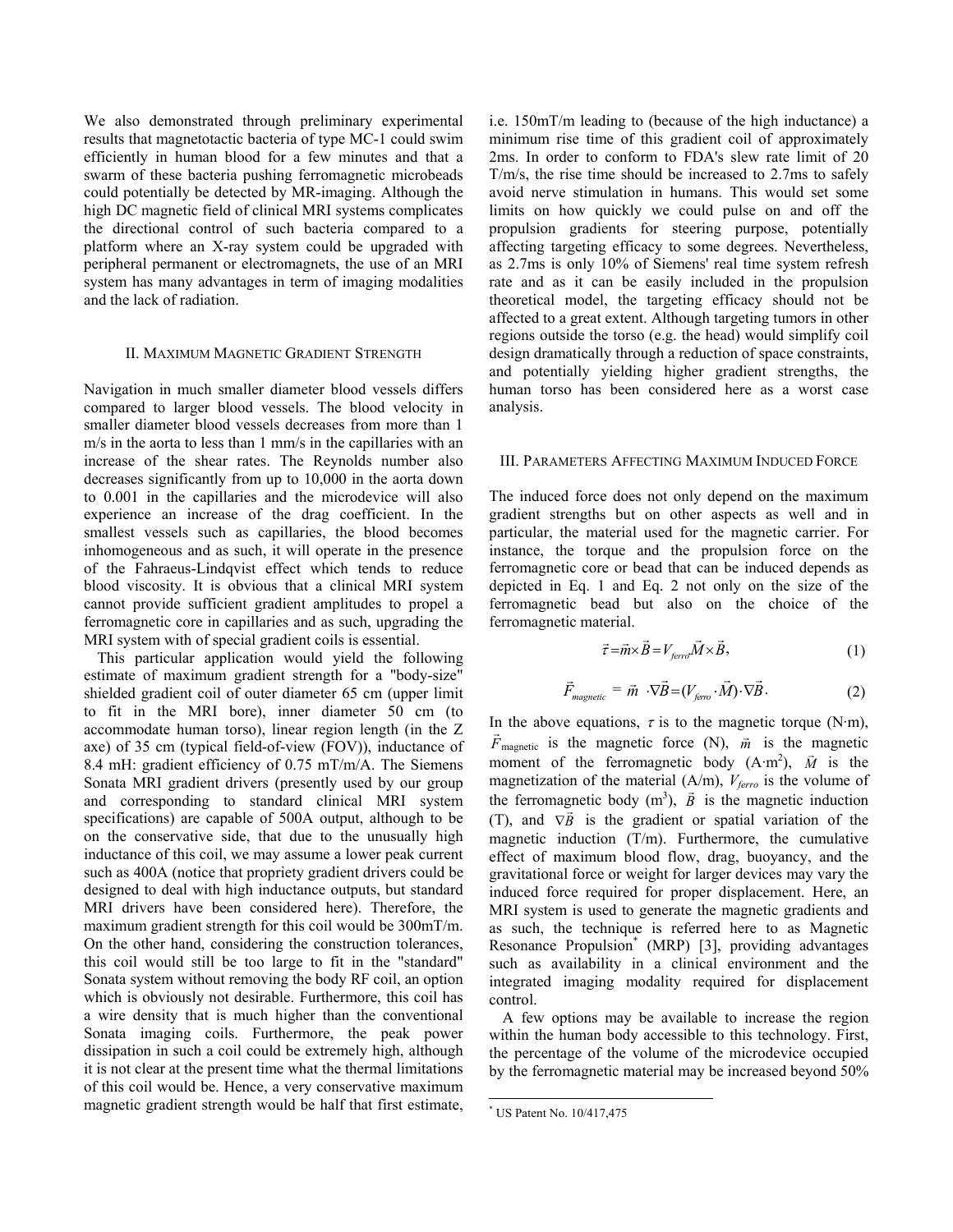provided that enough volume remains for supporting the medical task. Second, the shape of the microdevice can be modified to reduce the drag force but the DC magnetic field of the MRI system and the orientation of the blood vessels used to reach the target must be taken into account. The orientation of the device will remain fixed along the lines of the DC magnetic field (typically 1.5 T) of the clinical MRI system and as such, the drag force could become larger in blood vessels with different orientations with potential damages for the vessel walls caused by friction for sharper shapes.

## IV. CONTROLLED BACTERIAL ACTUATION

To reduce the magnetic gradient amplitude to facilitate the implementation of additional coils in the MRI bore while minimizing problems related with heat dissipation, the concept of steering gradients is considered instead of propulsion gradients. Propulsion gradients would require excessive gradient amplitudes in the order of several T/m which is technologically and within the context of this application, not a valid option. In the concept of steering force, an angular force is induced on the ferromagnetic particles being propelled by the capillary flow itself. Hence, angular magnetic gradient forces generated by the additional inner coils within the clinical MRI system must be synchronized adequately to steer the ferromagnetic microparticles towards the tumoral region.

 Although exhaustive calculations and simulations can be done, the following simple analysis is intended to provide a comparison between bacterial actuation and the use of the magnetic gradients within the feasibility of developing coils geometries for humans for the purpose of steering microparticles in capillaries. The analysis assumes particles of various sizes containing 50% volume of Permendur  $((49\%Fe 49\%Co)$ , corresponding to the highest magnetization at saturation (2.45T) and hence, maximum induced forces. A volume ratio of 50% instead of 100% of Permendur has been selected to be more realistic since entrapping magnetic nanoparticles into other sustainedrelease polymeric drug carrier systems such as in microparticles formulated from poly-DL-lactide-*co*glycolyde (PLGA) or polylactides (PLL) or in dendrimers and other polymers results in significant loss in magnetization (∼40-50%). To compute the corresponding drag forces on the particles, the analysis uses proven models from Francis and Kehlenbeck that adjust Stokes law in cylindrical vessels under conditions extending from purelylaminar to fully-turbulent flow (low Reynolds number hydrodynamics), and which take into account the retarding effect of the blood vessel walls. The data were computed using the dynamic viscosity of blood  $(37 °C)$  of 3.5e-3 Pa S.

 Fig. 2 indicates that a single MC-1 magnetotactic bacterium may be more effective at steering a 50% volume Permendur bead with a diameter of less than 3 micrometers.

This would correspond as depicted in Fig. 3, to a transversal speed of 18µm/s. The transversal speed of the particles for steering purpose is the necessary speed to cross diagonally the blood vessel during the time period that it is subjected to the axial blood flow.



Fig. 2 – Magnetic gradients required to a force equivalent to a thrust of 4.6e-12 N provided by a MC-1 magnetotactic bacteria, on a 50% volume Permendur microbead of various diameters. With a maximum gradient strength of 150mT/m, the results indicate that pushing the bead in blood with a single bacterium attached to it, may be more effective when the diameter of the bead is less than approximately 3 micrometers. In the smallest capillaries, a ferromagnetic bead with a diameter of 2 micrometers would be the most effective providing the best trade-off between a maximum volume of ferromagnetic material and a reduction of the retarding effect caused by the capillary walls. With a bead with a diameter of 2 micrometers, an extremely high 600mT/m gradient strength would be required to provide the same steering force as a single MC-1 bacterium.



Fig.  $3$  – The graph shows the corresponding transversal (steering) speeds showing the retarding effects in a capillary vessel having a diameter of 18 micrometers. With a thrust equivalent to the MC-1 bacterium, the steering speed of a 3-µm bead pushed by a single MC-1 bacterium would be 18µm/s (from models taking into account retarding effects from the blood vessel walls), indicating that such steering force is likely to be sufficient to navigate in capillaries since the largest capillaries in human are in the order of 18µm with an average of 1 mm between connecting capillaries.

Although previous experiments in water showed that a single *Magnetospirillum gryphiswaldense* MTB could move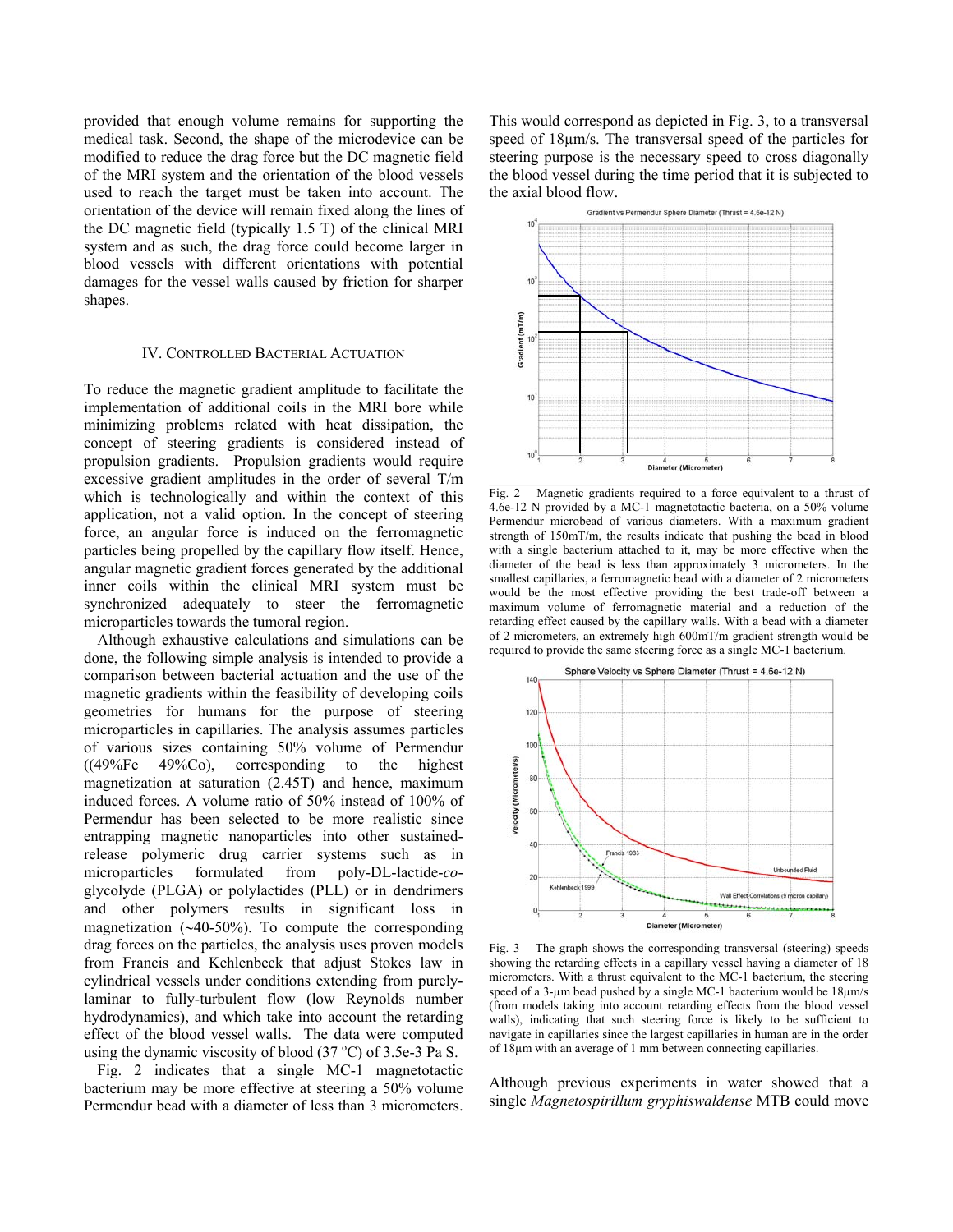a bead of 3µm, 10µm, and 100µm in diameter with a minimum average speed of  $\sim 16.3$ , 4.9, and 0.49 $\mu$ m s<sup>-1</sup> respectively, corresponding from Stokes' law to a thrust of  $\sim$ 0.5 pN per MTB, preliminary experiments done with MC-1 MTB indicate a thrust of ~4.6 pN per MTB in blood.

 The directional control of MTB remains a critical aspect for their potential integration in such carriers. Each magnetotactic bacterium has a chain of magnetosomes which are membrane-based nanoparticles of a magnetic iron that acts like a compass and enables the MTB to orient and to swim along the lines of a magnetic field [8-10]. Hence, by modifying the direction of the lines of the magnetic field, steering a microbead being pushed by a single magnetotactic bacterium can be envisioned. Unfortunately, the 1.5 T DC magnetic field found in typical clinical MRI systems makes such directional control of the MTB performed inside the MRI bore extremely difficult. Although directional control of MTB could be done relatively easily on a X-ray platform with magnetic field lines oriented by external permanent or electromagnets, the use of an MRI system would be attractive due to the lack of radiation, the good image contrast for soft tissues, and the possibility of combining induced force through magnetic gradients with the pushing force of a bacterium. Since only 0.1 to 0.5 gauss is typically sufficient to induce a torque on the chain of magnetosomes to orient the MTB, a potential short term solution is to perform directional control by bringing the patient outside the MRI bore by mechanical means during directional control with external coils and by bringing him back inside the MRI bore for tracking and imaging purposes. By repeating such sequence and adjusting the swimming direction of the MTB taking into account the effect of the DC field in the MRI bore and the reaction time of the MTB, a sufficient level of directional control for targeting purpose, although not ideal, may be possible.

## V. CONCLUSIONS

The use of special devices propelled in the human blood vessels could allow or improve many medical tasks such as on-site delivery of MRI contrast agents, highly localized drug delivery for chemotherapy, thermal treatment of tumors at selected sites, and carriers for biosensing applications, to name but a few applications. Such potential impact is due mainly to the fact that various remote locations within the human body become accessible through the human blood circulatory system. Because such blood circulatory network is composed of arteries, veins and capillaries having different diameters and blood flow velocities, the overall size of a particular device and the method to propel, control, and track such device will hence be dependent upon the pathways being considered to reach the target.

 During the vascular phase of growth, the tumor size is highly regulated by the capillary network around it.

Nutrients are supplied to the tumor via this network, and it provides the initial route for invading cancer cells to escape from the primary tumor and form metastases. Moreover, it is through the vascular network that chemotherapeutic drugs are delivered to the tumor. It is well established that the highly interconnected vascular structures around a tumor cause relatively low rates of drug delivery to the tumor itself, with the vast majority of drug simply by-passing the tumor and returning to the parent vessel. It is therefore by using the same capillary networks for steering the carriers that targeting efficacy to the tumor could potentially be improved. The development of gradient coils capable of inducing sufficient steering force to navigate a ferromagnetic carrier in the capillaries may be very difficult, especially when applied to the human torso. As such, additional force provided by magnetotactic bacteria under computer directional control for ferromagnetic carriers with overall dimensions in the 1-3 micrometers range may be envisioned to help reaching the target. This is particularly stimulating considering the facts that MC-1 MTB could swim very effectively in blood up to a few minutes, enough to help reaching a target, and that preliminary tests on biocompatibility are very promising. Nonetheless, more issues need to be resolved. A major issue is to counteract the effect of the DC magnetic field for the directional control of MTB in the MRI bore. A second major issue is the development of larger carriers potentially made of a larger concentration of ferromagnetic material for maximum induced force necessary for arteriole entry and made of biocompatible dissolving polymers for arteriolocapillar entry in order to carry the bacterial carriers to the capillaries.

## ACKNOWLEDGMENT

This work is supported by a strategic grant from the Natural Sciences and Engineering Research Council of Canada (NSERC) and in part by the Canada Research Chair (CRC) in Development, Fabrication, and Validation of Micro/Nanosystems, the Canada Foundation for Innovation (CFI), and the Government of Québec. The support of Hôpital Notre-Dame and Centre Hospitalier de l'Université de Montréal (CHUM) that provided the infrastructure to conduct MRI tests is acknowledged. The magnetotactic bacteria were provided by D. Schüler from the Max-Planck Institute for Marine Microbiology in Bremen, Germany, and D. A. Bazynlinski from the Dept. of Biochemistry, Biophysics and Molecular Biology, Iowa State University. Also, B. K. Rutt and B. A. Chronik are acknowledged for their valuable feedbacks on gradient coils designs.

### **REFERENCES**

[1] J-B. Mathieu, S. Martel, L. Yahia, G. Soulez, and G. Beaudoin, "Preliminary studies for using magnetic resonance imaging systems as a mean of propulsion for microrobots in blood vessels and evaluation